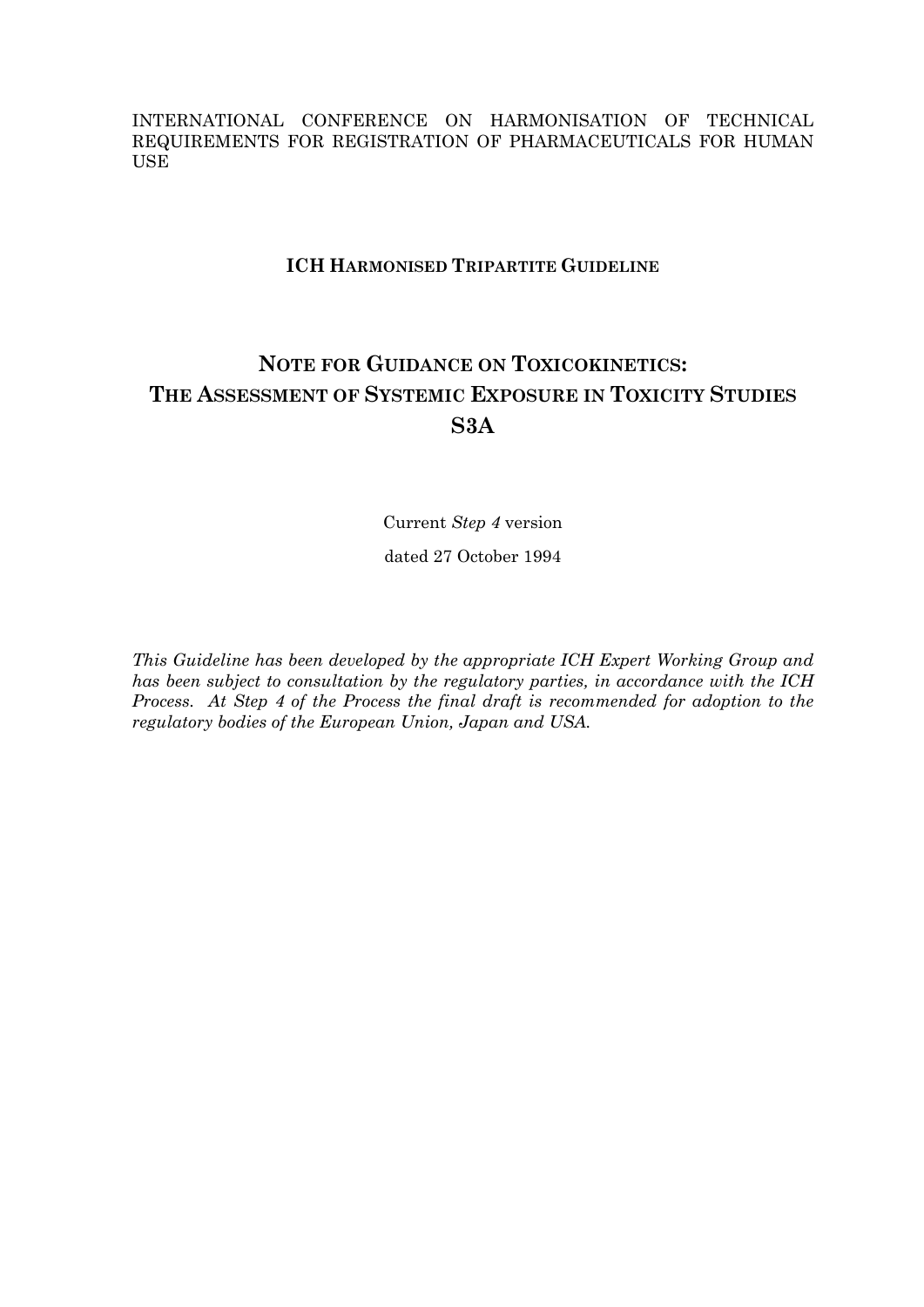# **S3A Document History**

| First<br>Codification | History                                                                                 | Date                  | New<br>Codification<br>November<br>2005 |
|-----------------------|-----------------------------------------------------------------------------------------|-----------------------|-----------------------------------------|
| S <sub>3</sub> A      | Approval by the Steering Committee under Step 2 and<br>release for public consultation. | 27<br>October<br>1993 | S <sub>3</sub> A                        |

# **Current** *Step 4* **version**

| S <sub>3</sub> A | Approval by the Steering Committee under Step 4 and |         | S <sub>3</sub> A |
|------------------|-----------------------------------------------------|---------|------------------|
|                  | recommendation for adoption to the three ICH        | October |                  |
|                  | regulatory bodies.                                  | 1994    |                  |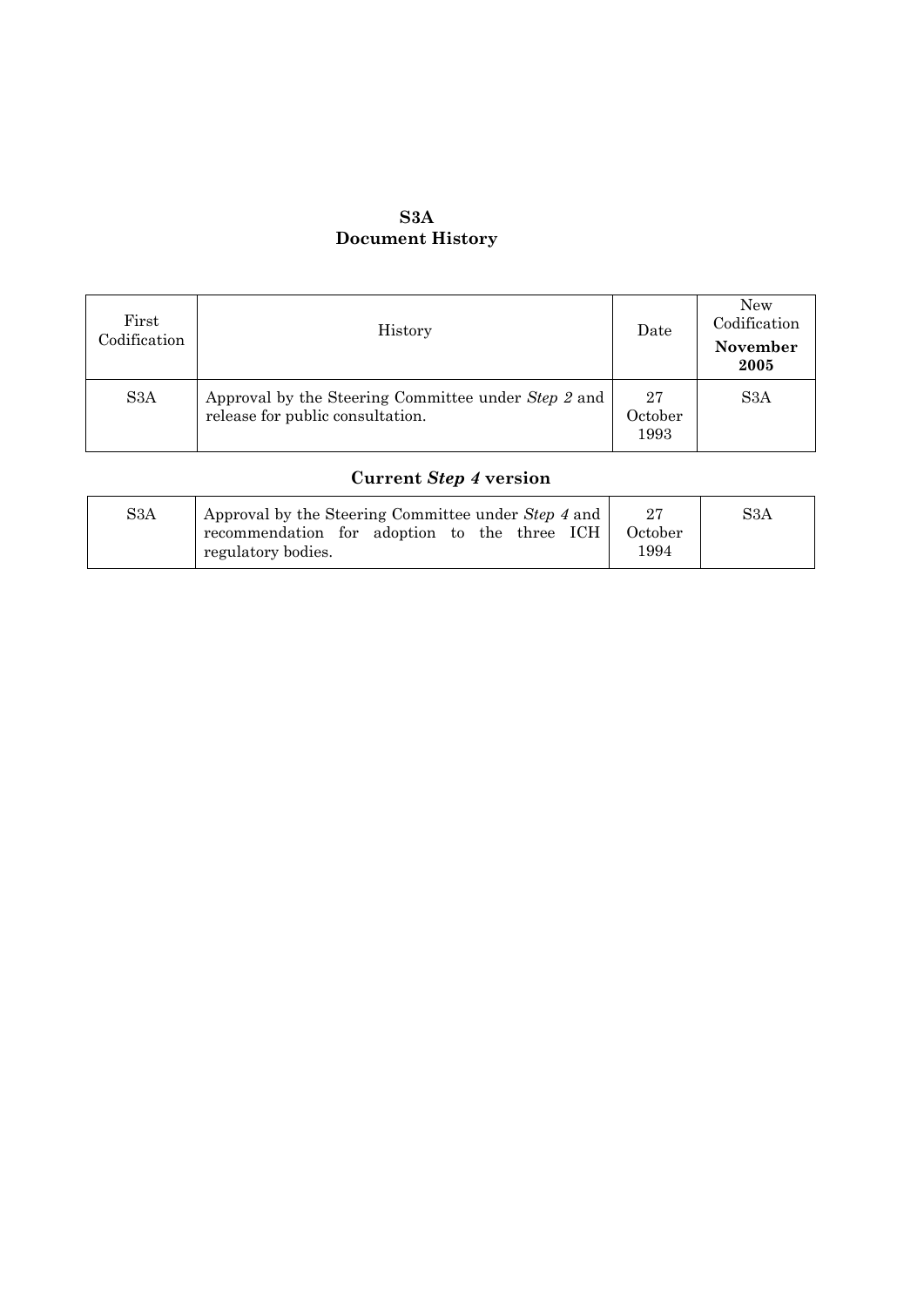# **NOTE FOR GUIDANCE ON TOXICOKINETICS:**

# **THE ASSESSMENT OF SYSTEMIC EXPOSURE IN TOXICITY STUDIES**

# **ICH Harmonised Tripartite Guideline**

Having reached Step 4 of the ICH Process at the ICH Steering Committee meeting on 27 October 1994, this guideline is recommended for adoption to the three regulatory parties to ICH

# **TABLE OF CONTENTS**

| 1.                                                                             |      |                                                                  |   |
|--------------------------------------------------------------------------------|------|------------------------------------------------------------------|---|
| 2.                                                                             |      | The objectives of toxicokinetics and the parameters which may be |   |
| 3.                                                                             |      |                                                                  |   |
|                                                                                | 3.1  |                                                                  |   |
|                                                                                | 3.2  |                                                                  |   |
|                                                                                | 3.3  |                                                                  |   |
| Contribution to the setting of dose levels in order to produce adequate<br>3.4 |      |                                                                  |   |
|                                                                                | 3.5  |                                                                  |   |
|                                                                                | 3.6  |                                                                  |   |
|                                                                                | 3.7  |                                                                  |   |
|                                                                                | 3.8  |                                                                  |   |
|                                                                                | 3.9  |                                                                  |   |
|                                                                                | 3.10 |                                                                  |   |
|                                                                                | 3.11 |                                                                  |   |
| Toxicokinetics in the various areas of toxicity testing<br>4.                  |      |                                                                  |   |
|                                                                                | 4.1  |                                                                  |   |
|                                                                                | 4.2  |                                                                  |   |
|                                                                                | 4.3  |                                                                  |   |
|                                                                                | 4.4  |                                                                  | 7 |
|                                                                                | 4.5  |                                                                  |   |
|                                                                                | 4.6  |                                                                  |   |
| 5.                                                                             |      |                                                                  |   |
| 6.                                                                             |      |                                                                  |   |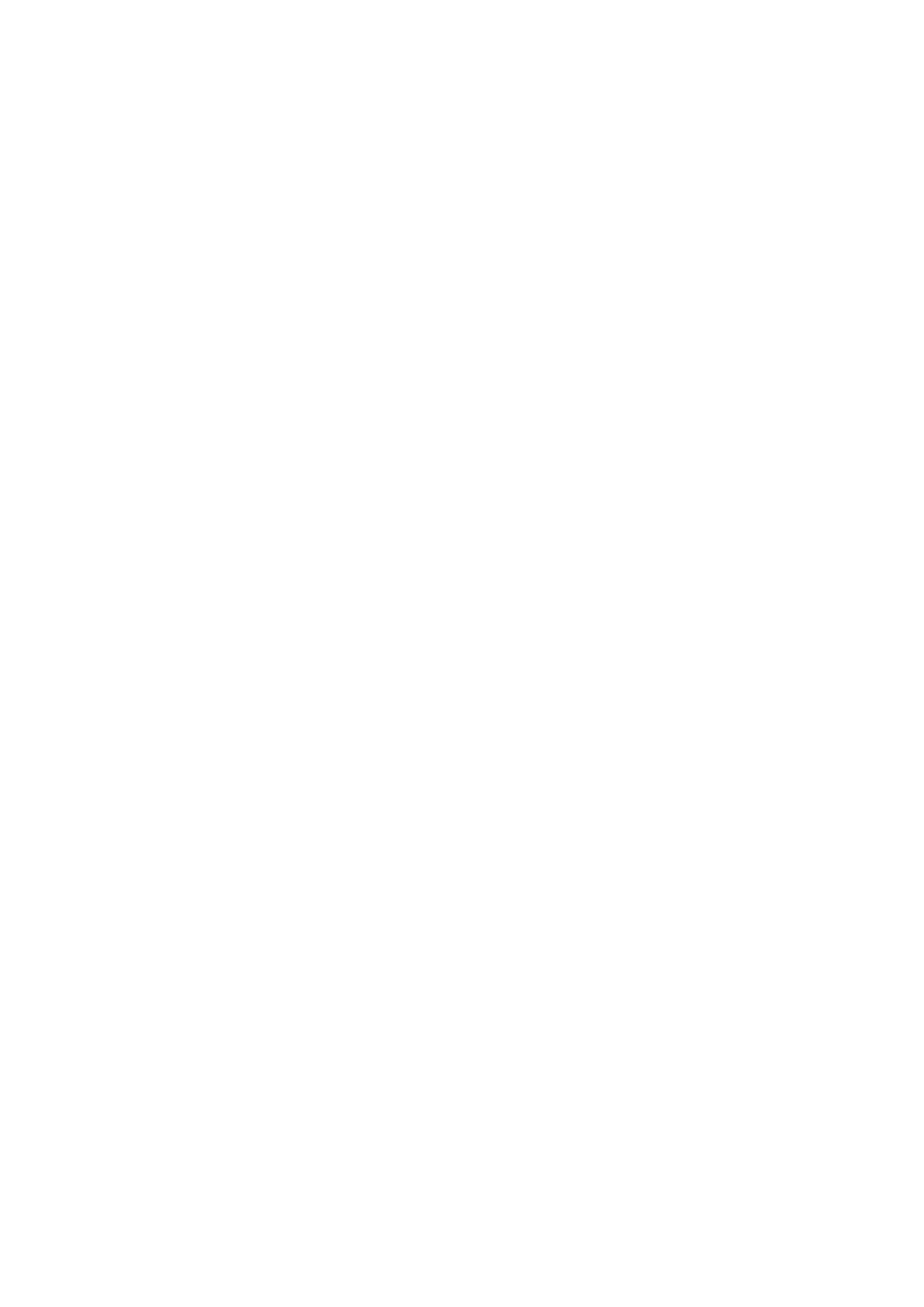#### **NOTE FOR GUIDANCE ON TOXICOKINETICS:**

# <span id="page-4-0"></span>**THE ASSESSMENT OF SYSTEMIC EXPOSURE IN TOXICITY STUDIES**

#### **1. Introduction**

This Note for Guidance concerns toxicokinetics only with respect to the development of pharmaceutical products intended for use in human subjects.

In this context, toxicokinetics is defined as the generation of pharmacokinetic data, either as an integral component in the conduct of non-clinical toxicity studies or in specially designed supportive studies, in order to assess systemic exposure. These data may be used in the interpretation of toxicology findings and their relevance to clinical safety issues (see Note 1 for definitions of other terms used in this document).

The Note for Guidance has been developed in order to provide an understanding of the meaning and application of toxicokinetics and to provide guidance on developing test strategies in toxicokinetics. The guidance highlights the need to integrate pharmacokinetics into toxicity testing, which should aid in the interpretation of the toxicology findings and promote rational study design development.

Toxicokinetic measurements are normally integrated within the toxicity studies and as such are described in this document as 'concomitant toxicokinetics' (Note 1). Alternatively, data may be generated in other supportive studies conducted by mimicking the conditions of the toxicity studies.

Toxicokinetic procedures may provide a means of obtaining multiple dose pharmacokinetic data in the test species, if appropriate parameters are monitored, thus avoiding duplication of such studies; optimum design in gathering the data will reduce the number of animals required.

Various components of the total non-clinical pharmacokinetics and metabolism programme may be of value in contributing to the interpretation of toxicology findings. However, the toxicokinetic data focus on the kinetics of a new therapeutic agent under the conditions of the toxicity studies themselves.

Toxicokinetics is thus an integral part of the non-clinical testing programme; it should enhance the value of the toxicological data generated, both in terms of understanding the toxicity tests and in comparison with clinical data as part of the assessment of risk and safety in humans. Due to its integration into toxicity testing and its bridging character between non-clinical and clinical studies, the focus is primarily on the interpretation of toxicity tests and not on characterising the basic pharmacokinetic parameters of the substance studied.

As the development of a pharmaceutical product is a dynamic process which involves continuous feed-back between non-clinical and clinical studies, no rigid detailed procedures for the application of toxicokinetics are recommended. It may not be necessary for toxicokinetic data to be collected in all studies and scientific judgement should dictate when such data may be useful. The need for toxicokinetic data and the extent of exposure assessment in individual toxicity studies should be based on a flexible step-by-step approach and a case-by-case decision making process to provide sufficient information for a risk and safety assessment.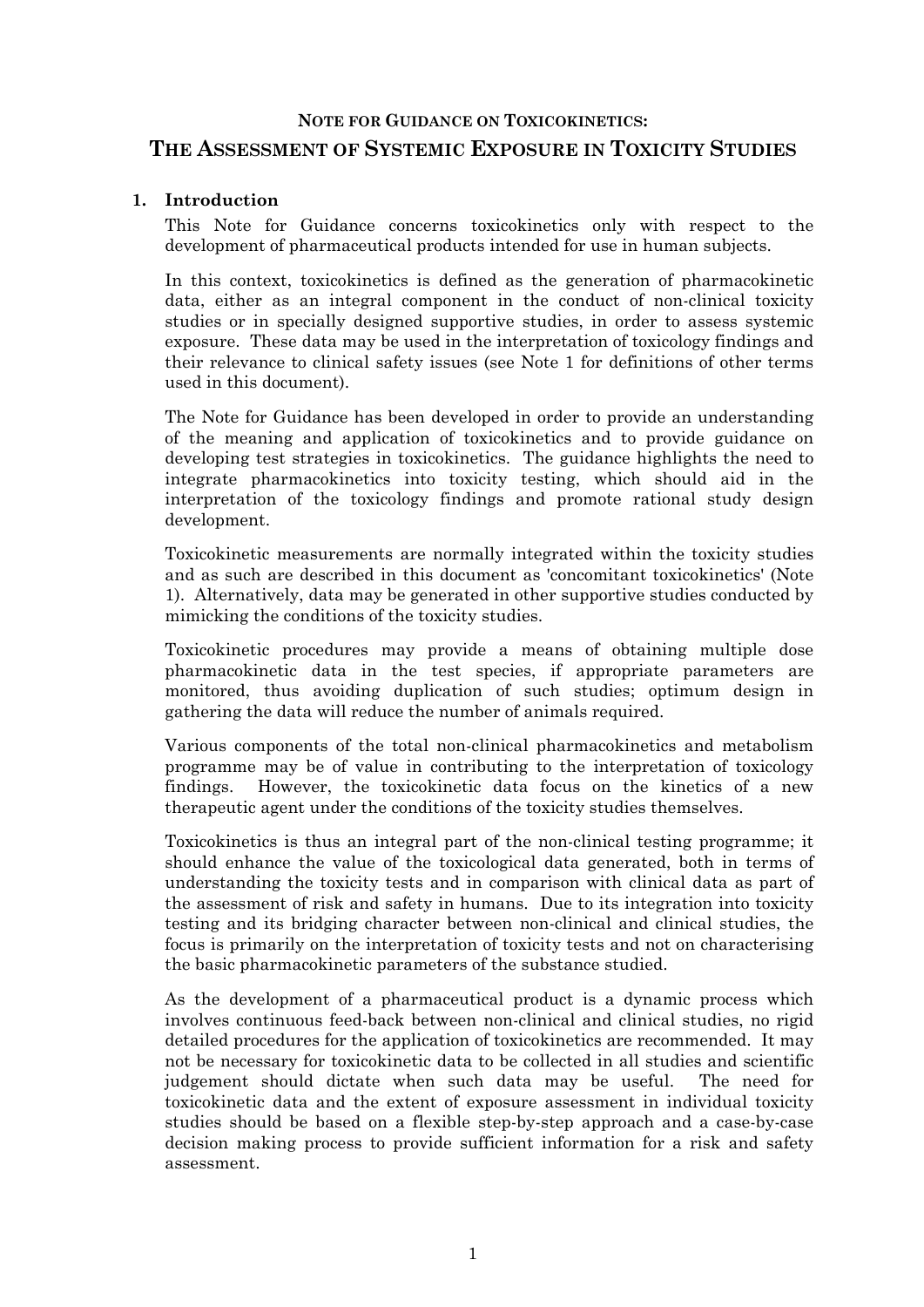# <span id="page-5-0"></span>**2. The objectives of toxicokinetics and the parameters which may be determined**

The primary objective of toxicokinetics is:

 - to describe the systemic exposure achieved in animals and its relationship to dose level and the time course of the toxicity study.

Secondary objectives are:

- to relate the exposure achieved in toxicity studies to toxicological findings andcontribute to the assessment of the relevance of these findings to clinical safety.
- to support (Note 1) the choice of species and treatment regimen in nonclinical toxicity studies.
- to provide information which, in conjunction with the toxicity findings, contributes to the design of subsequent non-clinical toxicity studies.

These objectives may be achieved by the derivation of one or more pharmacokinetic parameters (Note 2) from measurements made at appropriate time points during the course of the individual studies. These measurements usually consist of plasma (or whole blood or serum) concentrations for the parent compound and/or metabolite(s) and should be selected on a case-by-case basis. Plasma (or whole blood or serum) AUC,  $C_{\text{max}}$  and  $C_{\text{time}}$  (Note 2) are the most commonly used parameters in assessing exposure in toxicokinetics studies. For some compounds it will be more appropriate to calculate exposure based on the (plasma protein) unbound concentration.

These data may be obtained from all animals on a toxicity study, in representative subgroups, in satellite groups (see 3.5 and Note 1) or in separate studies.

Toxicity studies which may be usefully supported by toxicokinetic information include single and repeated-dose toxicity studies, reproductive, genotoxicity and carcinogenicity studies. Toxicokinetic information may also be of value in assessing the implications of a proposed change in the clinical route of administration.

# **3. General principles to be considered**

# **3.1 Introduction**

In the following paragraphs some general principles are set out which should be taken into consideration in the design of individual studies.

It should be noted that for those toxicity studies whose performance is subject to Good Laboratory Practice (GLP) the concomitant toxicokinetics must also conform to GLP. Toxicokinetic studies retrospectively designed to generate specific sets of data under conditions which closely mimic those of the toxicity studies should also conform to GLP when they are necessary for the evaluation of safety*.*

# **3.2 Quantification of exposure**

The quantification of systemic exposure provides an assessment of the burden on the test species and assists in the interpretation of similarities and differences in toxicity across species, dose groups and sexes. The exposure might be represented by plasma (serum or blood) concentrations or the AUCs of parent compound and/or metabolite(s). In some circumstances, studies may be designed to investigate tissue concentrations. When designing the toxicity studies, the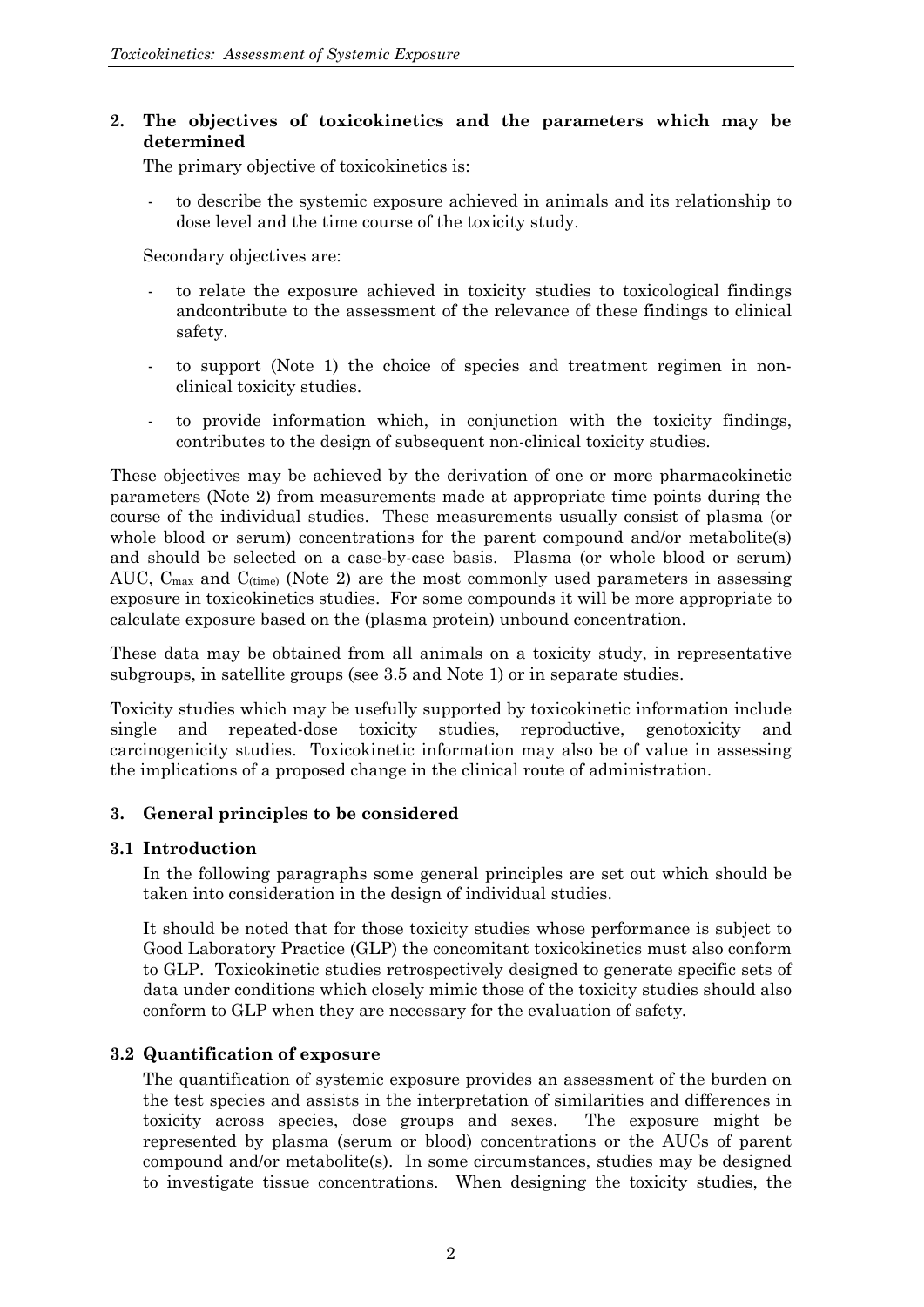<span id="page-6-0"></span>exposure and dose-dependence in humans at therapeutic dose levels (either expected or established), should be considered in order to achieve relevant exposure at various dose levels in the animal toxicity studies. The possibility that there may be species differences in the pharmacodynamics of the substance (either qualitative or quantitative) should also be taken into consideration.

Pharmacodynamic effects or toxicity might also give supporting evidence of exposure or even replace pharmacokinetic parameters in some circumstances.

Toxicokinetic monitoring or profiling of toxicity studies should establish what level of exposure has been achieved during the course of the study and may also serve to alert the toxicologist to non-linear, dose-related changes in exposure (Note 3) which may have occurred. Toxicokinetic information may allow better interspecies comparisons than simple dose/body weight (or surface area) comparisons.

# **3.3 Justification of time points for sampling**

The time points for collecting body fluids in concomitant toxicokinetic studies should be as frequent as is necessary, but not so frequent as to interfere with the normal conduct of the study or to cause undue physiological stress to the animals (Note 4). In each study, the number of time points should be justified on the basis that they are adequate to estimate exposure (see 3.2). The justification should be based on kinetic data gathered from earlier toxicity studies, from pilot or dose range-finding studies, from separate studies in the same animal model or in other models allowing reliable extrapolation.

# **3.4 Contribution to the setting of dose levels in order to produce adequate exposure**

The setting of dose levels in toxicity studies is largely governed by the toxicology findings and the pharmacodynamic responses of the test species. However, the following toxicokinetic principles may contribute to the setting of the dose levels.

#### *3.4.1 Low dose levels*

At the low dose, preferably a no-toxic-effect dose level (Note 5), the exposure in the animals of any toxicity study should ideally equal or just exceed the maximum expected (or known to be attained) in patients. It is recognised that this ideal is not always achievable and that low doses will often need to be determined by considerations of toxicology; nevertheless, systemic exposure should be determined.

#### *3.4.2 Intermediate dose levels*

Exposure at intermediate dose levels should normally represent an appropriate multiple (or fraction) of the exposure at lower (or higher) dose levels dependent upon the objectives of the toxicity study.

#### *3.4.3 High dose levels*

The high dose levels in toxicity studies will normally be determined by toxicological considerations. However, the exposure achieved at the dose levels used should be assessed.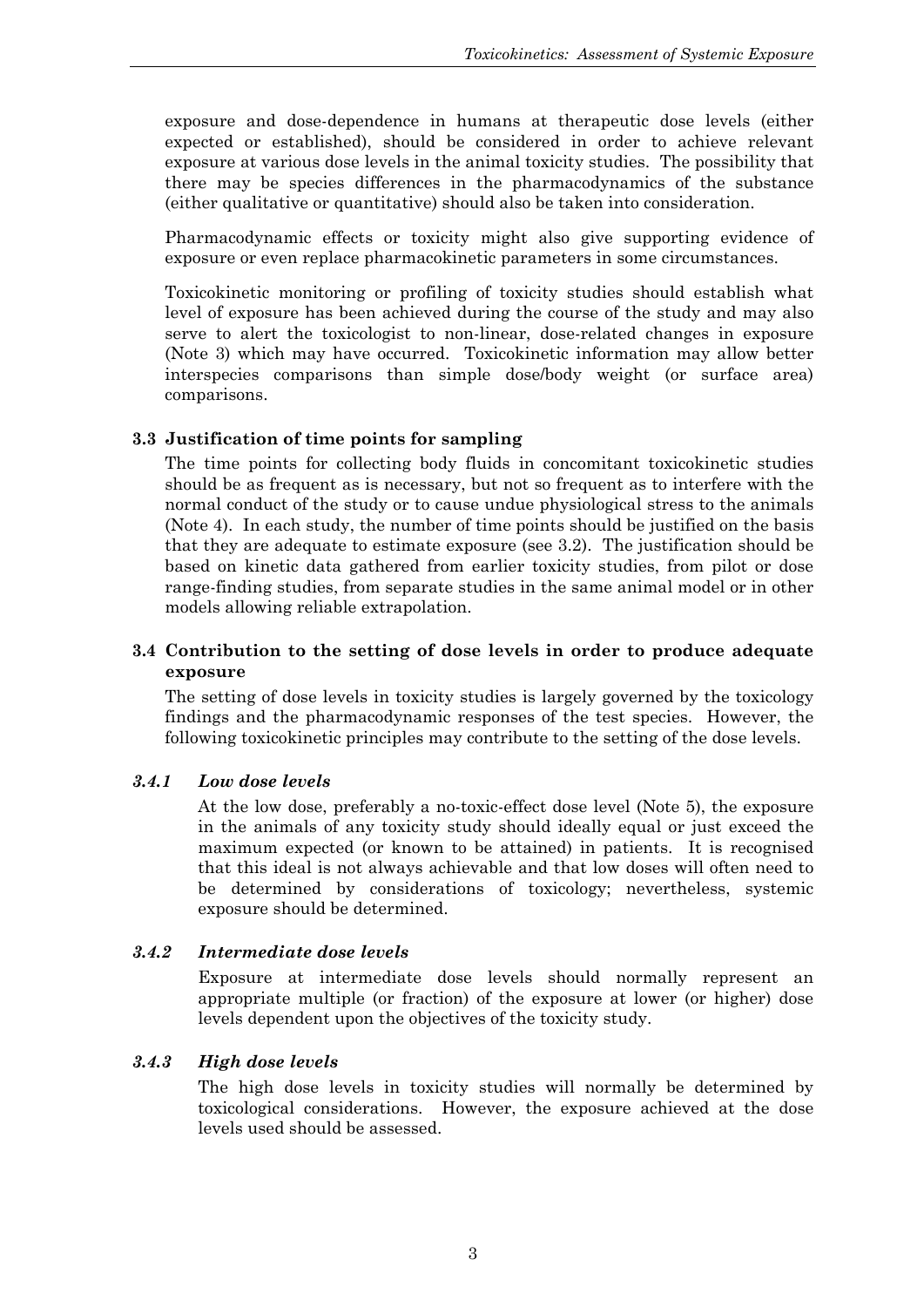<span id="page-7-0"></span>Where toxicokinetic data indicate that absorption of a compound limits exposure to parent compound and/or metabolite(s) (Note 6), the lowest dose level of the substance producing the maximum exposure should be accepted as the top dose level to be used (when no other dose-limiting constraint applies, Note 7).

Very careful attention should be paid to the interpretation of toxicological findings in toxicity studies (of all kinds) when the dose levels chosen result in non-linear kinetics (Note 3). However, non-linear kinetics should not necessarily result in dose limitations in toxicity studies or invalidate the findings; toxicokinetics can be very helpful in assessing the relationship between dose and exposure in this situation.

# **3.5 Extent of exposure assessment in toxicity studies**

In toxicity studies, systemic exposure should be estimated in an appropriate number of animals and dose groups (Note 8) to provide a basis for risk assessment.

Concomitant toxicokinetics may be performed either in all or a representative proportion of the animals used in the main study or in special satellite groups (Notes 1 and 5). Normally, samples for the generation of toxicokinetic data may be collected from main study animals, where large animals are involved, but satellite groups may be required for the smaller (rodent) species.

The number of animals to be used should be the minimum consistent with generating adequate toxicokinetic data. Where both male and female animals are utilised in the main study it is normal to estimate exposure in animals of both sexes unless some justification can be made for not so doing.

Toxicokinetic data are not necessarily required from studies of different duration if the dosing regimen is essentially unchanged (see also 4.3).

#### **3.6 Complicating factors in exposure interpretation**

Although estimating exposure as described above may aid in the interpretation of toxicity studies and in the comparison with human exposure, a few caveats should be noted.

Species differences in protein binding, tissue uptake, receptor properties and metabolic profile should be considered. For example, it may be more appropriate for highly protein bound compounds to have exposure expressed as the free (unbound) concentrations. In addition, the pharmacological activity of metabolites, the toxicology of metabolites and antigenicity of biotechnology products may be complicating factors. Furthermore, it should be noted that even at relatively low plasma concentrations, high levels of the administered compound and/or metabolite(s) may occur in specific organs or tissues.

#### **3.7 Route of administration**

The toxicokinetic strategy to be adopted for the use of alternative routes of administration, for example by inhalation, topical or parenteral delivery, should be based on the pharmacokinetic properties of the substance administered by the intended route.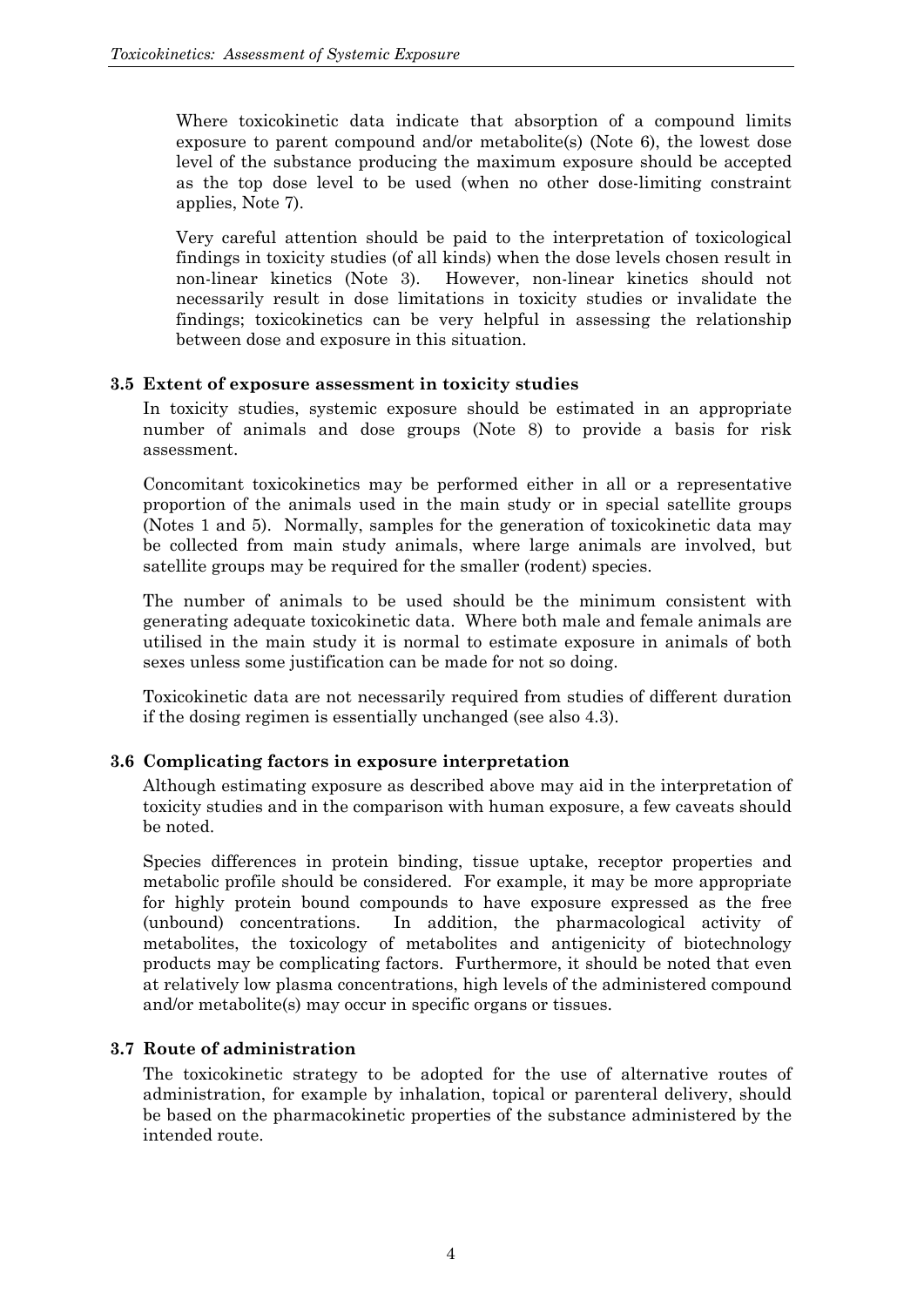<span id="page-8-0"></span>It sometimes happens that a proposal is made to adopt a new clinical route of administration for a pharmaceutical product; for example, a product initially developed as an oral formulation may subsequently be developed for intravenous administration. In this context, it will be necessary to ascertain whether changing the clinical route will significantly reduce the safety margin.

This process may include a comparison of the systemic exposure to the compound and*/*or its relevant metabolite(s) (AUC and Cmax) in humans generated by the existing and proposed routes of administration. If the new route results in increased AUC and/or Cmax, or a change in metabolic route, the continuing assurance of safety from animal toxicology and kinetics should be reconsidered. If exposure is not substantially greater, or different, by the proposed new route compared to that for the existing route(s) then additional non-clinical toxicity studies may focus on local toxicity.

# **3.8 Determination of metabolites**

A primary objective of toxicokinetics is to describe the systemic exposure to the administered compound achieved in the toxicology species. However, there may be circumstances when measurement of metabolite concentrations in plasma or other body fluids is especially important in the conduct of toxicokinetics (Note 9).

- When the administered compound acts as a 'pro-drug' and the delivered metabolite is acknowledged to be the primary active entity.
- When the compound is metabolised to one or more pharmacologically or toxicologically active metabolites which could make a significant contribution to tissue/organ responses.
- When the administered compound is very extensively metabolised and the measurement of plasma or tissue concentrations of a major metabolite is the only practical means of estimating exposure following administration of the compound in toxicity studies (Note 10).

#### **3.9 Statistical evaluation of data**

The data should allow a representative assessment of the exposure. However, because large intra- and inter-individual variation of kinetic parameters may occur and small numbers of animals are involved in generating toxicokinetic data, a high level of precision in terms of statistics is not normally needed. Consideration should be given to the calculation of mean or median values and estimates of variability, but in some cases the data of individual animals may be more important than a refined statistical analysis of group data.

If data transformation (e.g. logarithmic) is performed, a rationale should be provided.

#### **3.10 Analytical methods**

Integration of pharmacokinetics into toxicity testing implies early development of analytical methods for which the choice of analytes and matrices should be continually reviewed as information is gathered on metabolism and species differences.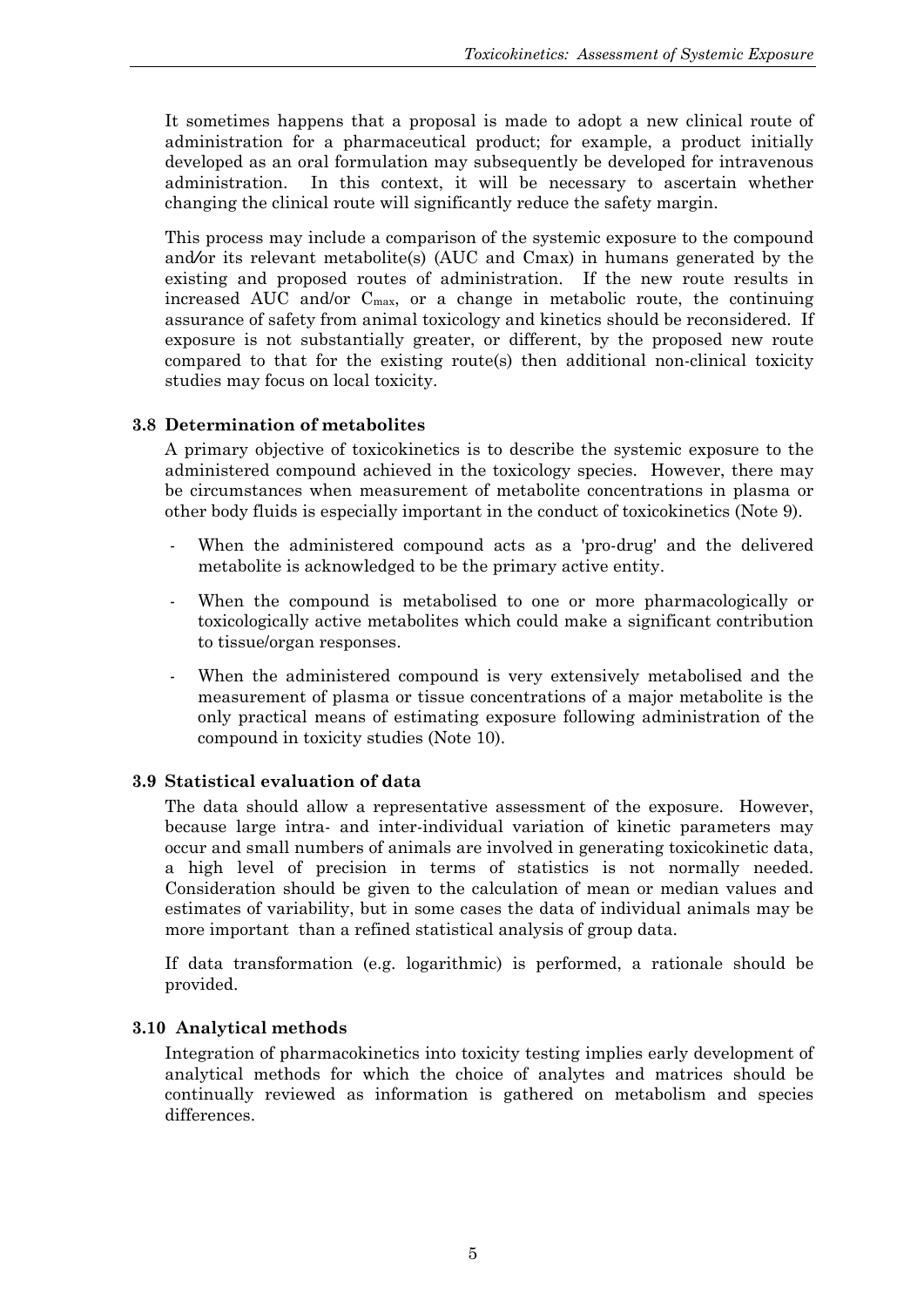<span id="page-9-0"></span>The analytical methods to be used in toxicokinetic studies should be specific for the entity to be measured and of an adequate accuracy and precision. The limit of quantification should be adequate for the measurement of the range of concentrations anticipated to occur in the generation of the toxicokinetic data.

The choice of analyte and the matrix to be assayed (biological fluids or tissue) should be stated and possible interference by endogenous components in each type of sample (from each species) should be investigated. Plasma, serum or whole blood are normally the matrices of choice for toxicokinetic studies.

If the drug substance is a racemate or some other mixture of enantiomers, additional justification should be made for the choice of the analyte [racemate or enantiomer(s)].

The analyte and matrix assayed in non-clinical studies should ideally be the same as in clinical studies. If different assay methods are used in non-clinical and clinical studies they should all be suitably validated.

#### **3.11 Reporting**

A comprehensive account of the toxicokinetic data generated, together with an evaluation of the results and of the implications for the interpretation of the toxicology findings should be given.

An outline of the analytical method should be reported or referenced. In addition, a rationale for the choice of the matrix analysed and the analyte measured (see 3.8 and 3.10) should be given.

The positioning of the report within the application will depend upon whether the data are specific to any one toxicity study or are supportive of all toxicity testing.

#### **4. Toxicokinetics in the various areas of toxicity testing - specific aspects**

#### **4.1 Introduction**

Based on the principles of toxicokinetics outlined above the following specific considerations refer to individual areas of toxicity testing. The frequency of exposure monitoring or profiling may be extended or reduced where necessary.

It may be appropriate to take samples from some individual animals only, where this may help in the interpretation of the toxicology findings for these animals.

#### **4.2 Single-dose toxicity studies**

These studies are often performed in a very early phase of development before a bioanalytical method has been developed and toxicokinetic monitoring of these studies is therefore not normally possible. Plasma samples may be taken in such studies and stored for later analysis, if necessary; appropriate stability data for the analyte in the matrix sampled would then be required.

Alternatively, additional toxicokinetic studies may be carried out after completion of a single-dose toxicity study in order to respond to specific questions which may arise from the study.

Results from single-dose kinetic studies may help in the choice of formulation and in the prediction of rate and duration of exposure during a dosing interval. This may assist in the selection of appropriate dose levels for use in later studies.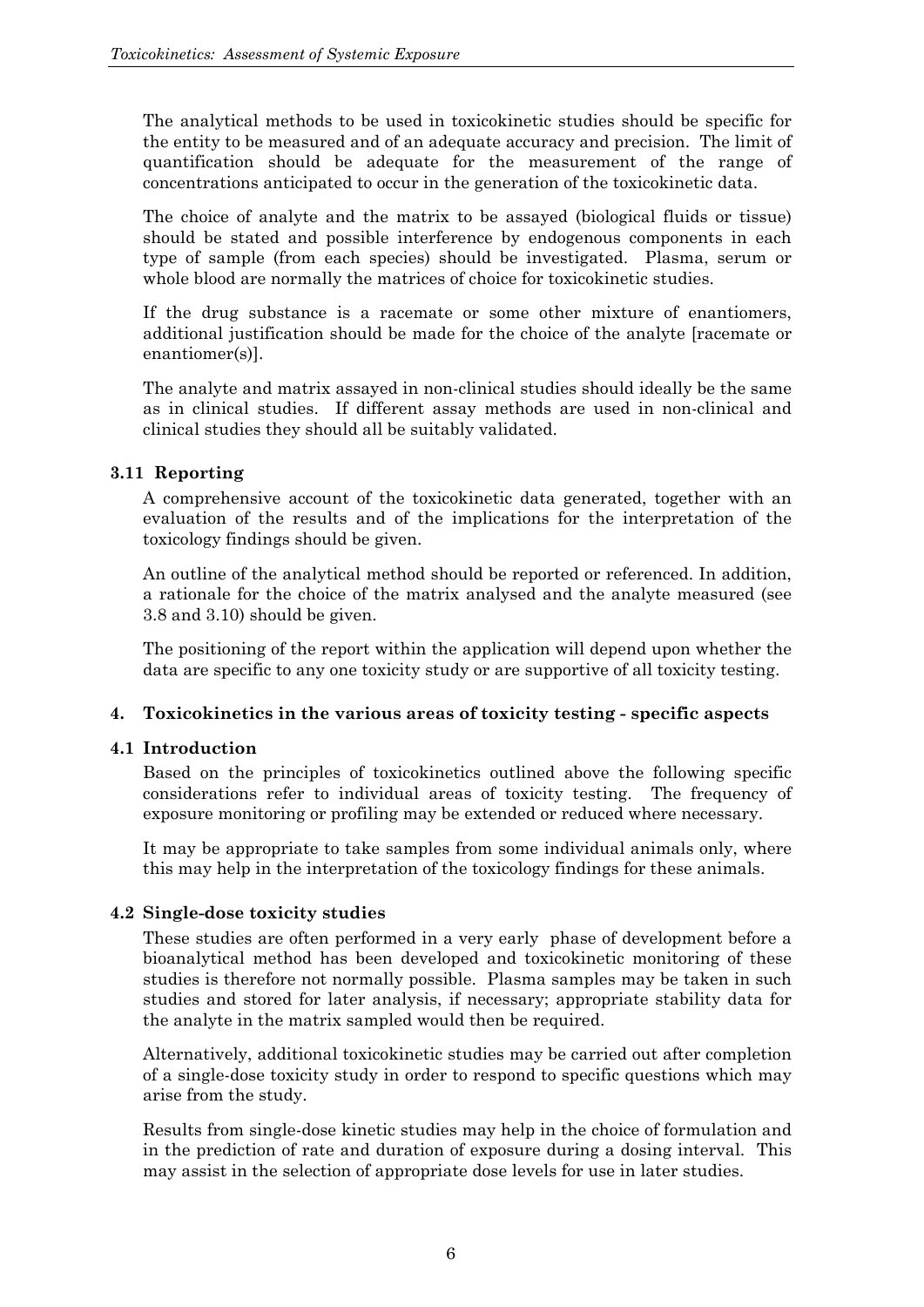# <span id="page-10-0"></span>**4.3 Repeated-dose toxicity studies**

The treatment regimen (Note 11) and species should be selected whenever possible with regard to pharmacodynamic and pharmacokinetic principles. This may not be achievable for the very first studies, at a time when neither animal nor human pharmacokinetic data are normally available.

Toxicokinetics should be incorporated appropriately into the design of the studies. It may consist of exposure profiling or monitoring (Note 1) at appropriate dose levels at the start and towards the end of the treatment period of the first repeat dose study (Note 12). The procedure adopted for later studies will depend on the results from the first study and on any changes in the proposed treatment regimen. Monitoring or profiling may be extended, reduced or modified for specific compounds where problems have arisen in the interpretation of earlier toxicity studies.

# **4.4 Genotoxicity studies**

For negative results of *in vivo* genotoxicity studies, it may be appropriate to have demonstrated systemic exposure in the species used or to have characterised exposure in the indicator tissue.

# **4.5 Carcinogenicity (oncogenicity) studies1**

# *4.5.1 Sighting or dose-ranging studies*

Appropriate monitoring or profiling of these studies should be undertaken in order to generate toxicokinetic data which may assist in the design of the main studies (see 4.5.2.). Particular attention should be paid to species and strains which have not been included in earlier toxicity studies and to the use of routes or methods of administration which are being used for the first time.

Particular attention should be paid to the establishment of appropriate toxicokinetic data when administration is to be in the diet (Note 13).

Toxicokinetic data may assist in the selection of dose levels in the light of information about clinical exposure and in the event that non-linear kinetics (Note 3) may complicate the interpretation of the study.

In principle, the ideal study design would ensure that dose levels in oncogenicity studies generate a range of systemic exposure values that exceed the maximum therapeutic exposure for humans by varying multiples. However, it is recognised that this idealised selection of dose levels may be confounded by unavoidable species-specific problems. Thus, the emphasis of this guidance is on the need to estimate systemic exposure, to parent compound and/or metabolite(s) at appropriate dose levels and at various stages of an oncogenicity study, so that the findings of the study may be considered in the perspective of comparative exposure for the animal model and humans.

A highest dose based on knowledge of probable systemic exposure in the test species and in humans may be an acceptable end-point in testing for carcinogenic potential. Historically, a toxicity end-point<sup>1</sup> has been often used to select the top dose level.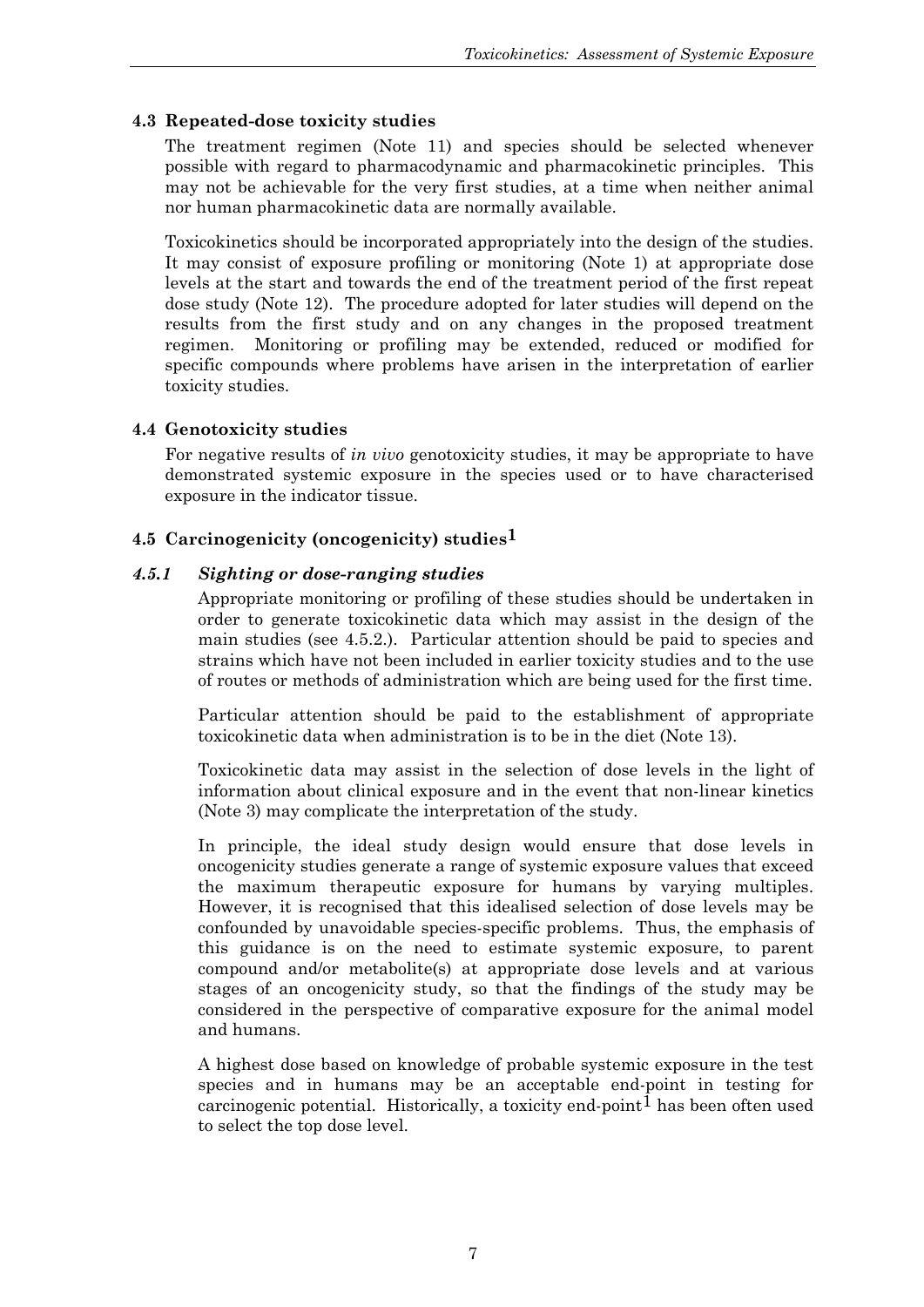# <span id="page-11-0"></span>*4.5.2 The main studies*

The treatment regimen, species and strain selection should, as far as is feasible, be determined with regard to the available pharmacokinetic and toxicokinetic information. In practice, the vast majority of these studies is conducted in the rat and mouse.

As mentioned in the Introduction to this section, it is recommended that reassurance be sought from monitoring that the exposure in the main study is consistent with profiles of kinetics established in free-standing or specific dose-ranging studies. Such monitoring will be appropriate on a few occasions during the study, but it is not considered essential to continue beyond six months.

# **4.6 Reproductive toxicity studies**2

#### *4.6.1 Introduction*

It is preferable to have some information on pharmacokinetics before initiating reproduction studies since this may suggest the need to adjust the choice of species, study design and dosing schedules. At this time the information need not be sophisticated or derived from pregnant or lactating animals. At the time of study evaluation further information on pharmacokinetics in pregnant or lactating animals may be required depending on the results obtained.

The limitation of exposure in reproductive toxicity is usually governed by maternal toxicity. Thus, while toxicokinetic monitoring in reproductive toxicity studies may be valuable in some instances, especially with compounds with low toxicity, such data are not generally needed for all compounds.

Where adequate systemic exposure might be questioned because of absence of pharmacological response or toxic effects, toxicokinetic principles could usefully be applied to determine the exposures achieved by dosing at different stages of the reproductive process.

A satellite group of female animals may be used to collect the toxicokinetic data.

#### *4.6.2 Fertility studies*

The general principles for repeated-dose toxicity studies apply (see 4.3). The need to monitor these studies will depend on the dosing regimen used and the information already available from earlier studies in the selected species.

#### *4.6.3 Studies in pregnant and lactating animals*

The treatment regimen during the exposure period should be selected on the basis of the toxicological findings and on pharmacokinetic and toxicokinetic principles.

Consideration should be given to the possibility that the kinetics will differ in pregnant and non-pregnant animals.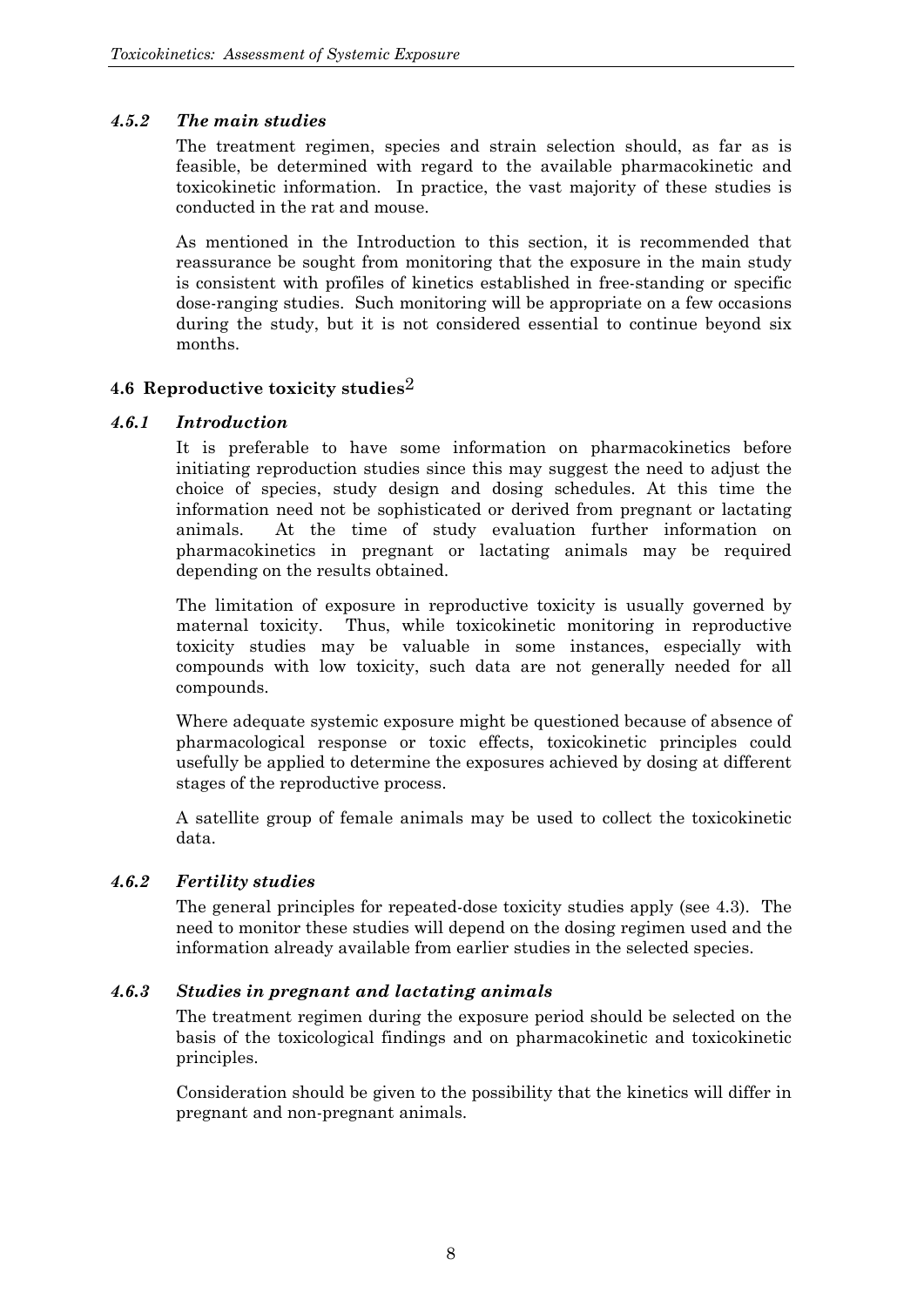<span id="page-12-0"></span>Toxicokinetics may involve exposure assessment of dams, embryos, foetuses or newborn at specified days (Note 14). Secretion in milk may be assessed to define its role in the exposure of newborns. In some situations, additional studies may be necessary or appropriate in order to study embryo/foetal transfer and secretion in milk.

Consideration should be given to the interpretation of reproductive toxicity tests in species in which placental transfer of the substance cannot be demonstrated.

# **5. Supplementary Notes**

Note 1 Definitions of expressions appearing in this "Note for Guidance":

- *Analyte:* the chemical entity assayed in biological samples.
- *Matrix :* blood, plasma, urine, serum or other fluid or tissue selected for assay.

#### *Concomitant toxicokinetics:*

 toxicokinetic measurements performed in the toxicity study, either in all animals or in representative subgroups or in satellite groups.

- *Exposure:* exposure is represented by pharmacokinetic parameters demonstrating the local and systemic burden on the test species with the test compound and/or its metabolites. The area under the matrix level concentration-time curve (AUC) and/or the measurement of matrix concentrations at the expected peak-concentration time  $C_{\text{max}}$ , or at some other selected time  $C_{(time),}$  are the most commonly used parameters. Other parameters might be more appropriate in particular cases.
- *Monitor*: to take a small number of matrix samples (e.g. 1-3) during a dosing interval to estimate  $C_{(time)}$  or  $C_{max}$ .
- *Profile:* to take (e.g. 4-8) matrix samples during a dosing interval to make an estimate of  $C_{\text{max}}$  and/or  $C_{\text{(time)}}$  and area under matrix concentrationtime curve (AUC).

*Satellite groups :*

groups of animals included in the design and conduct of a toxicity study, treated and housed under conditions identical to those of the main study animals, but used primarily for toxicokinetics.

- *Support:* in the context of a toxicity study to ratify or confirm the design of a toxicity study with respect to pharmacokinetic and metabolic principles. This process may include 2 separate steps:
	- a) confirmation using toxicokinetic principles that the animals on a study were exposed to appropriate systemic levels of the administered compound (see 3.4) and/or its metabolite(s).
	- b) confirmation that the metabolic profile in the species used was acceptable; data to support this will normally be derived from metabolism studies in animals and in humans.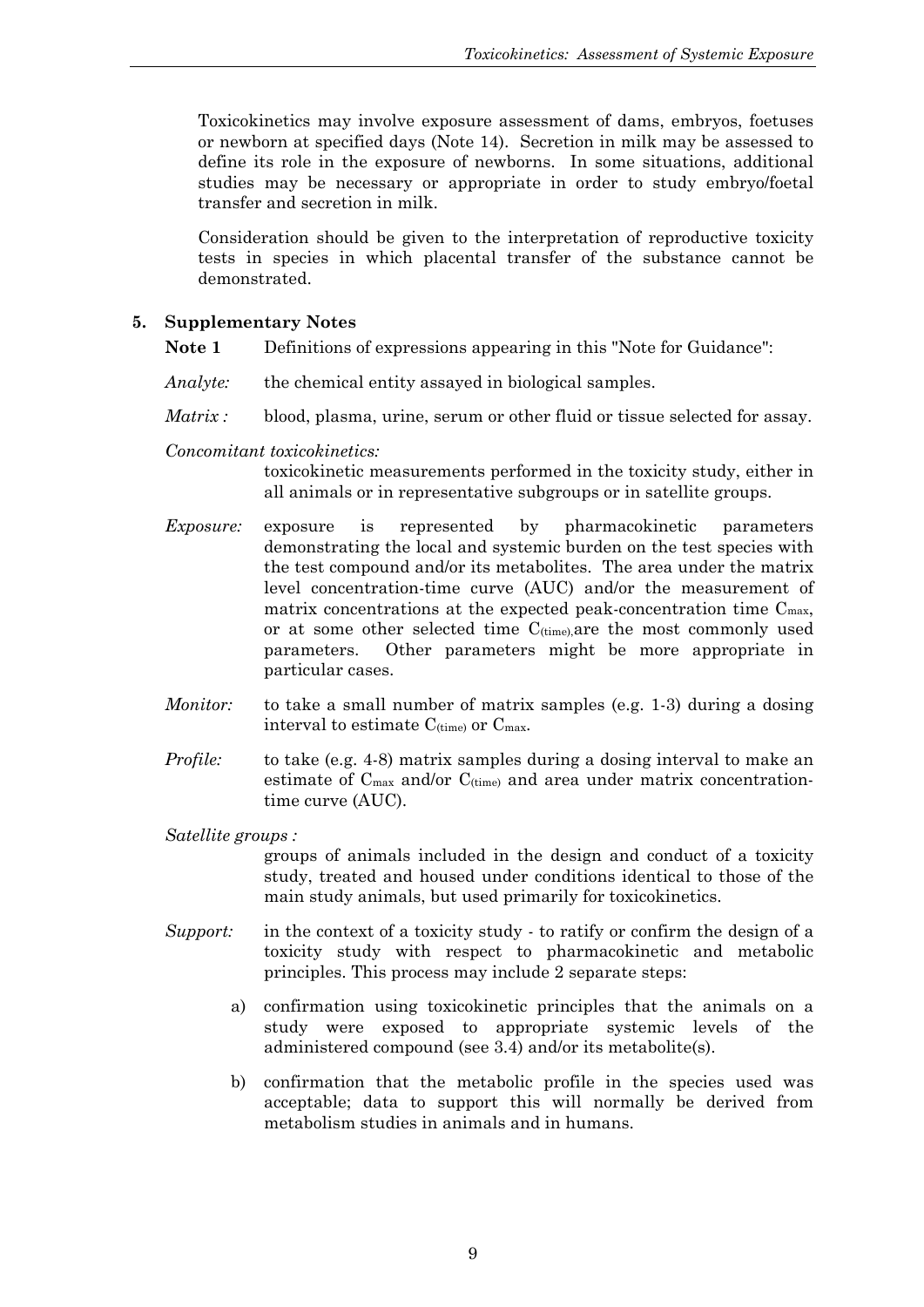| Validate:     | in the context of an analytical method - to establish the accuracy,<br>precision, reproducibility, response function and the specificity of the<br>analytical method with reference to the biological matrix to be<br>examined and the analyte to be quantified. |  |
|---------------|------------------------------------------------------------------------------------------------------------------------------------------------------------------------------------------------------------------------------------------------------------------|--|
| Note 2        | Symbols and definitions according to "Manual of Symbols, Equations"<br>Definitions in<br>Pharmacokinetics", Committee<br>for<br>and<br>Pharmacokinetic Nomenclature of the American College of Clinical<br>Pharmacology, Philadelphia, PA, May 1982:             |  |
| $C_{\rm max}$ | Maximum (peak) concentration.                                                                                                                                                                                                                                    |  |
| $C_{(time)}$  | Maximum concentration at a specified time after administration of a<br>given dose.                                                                                                                                                                               |  |
| $t_{\rm max}$ | Time to reach peak or maximum concentration following<br>administration.                                                                                                                                                                                         |  |
| $AUC(0-t)$    | Area under concentration-time curve from zero to time t. It should be<br>noted that $AUC_{(0\text{-infinity})}$ is a special case of $AUC_{(0\text{-t})}$ .                                                                                                      |  |

Other measurements, for example urinary excretion, may be more appropriate for some compounds. Other derived parameters, for example bioavailability, half-life, fraction of unbound drug and volume of distribution may be of value in interpreting toxicokinetic data. Thus, the selection of parameters and time points has to be made on a case-by-case basis considering the general principles as outlined in Section 3.

- **Note 3** Increases in exposure may arise unexpectedly as a result of nonlinear kinetics due to saturation of a clearance process. Increasing exposure may also occur during the course of a study for those compounds which have a particularly long plasma half-life. Careful attention should also be paid to compounds which achieve high  $C_{\text{max}}$ values over comparatively short time periods within the dosing interval. Conversely, unexpectedly low exposure may occur during a study as a result of auto-induction of metabolising enzymes.
- **Note 4** If samples are taken from main study animals it should be considered whether samples should be taken from all the dosed animals and the controls in order to treat all animals on the study in the same way, or whether samples should be taken from representative subgroups of the same size.
- **Note 5** In this context, a 'no-toxic-effect dose level' (deemed to be the same as 'no-observed-adverse-effect dose level') is defined as a dose level at which some pharmacological response may be observed, but at which no adverse effect is found.
- **Note 6** In these circumstances it should be established that absorption is the rate limiting step and that limitations in exposure to the administered substance are not due to an increased clearance.
- **Note 7** The limits placed on acceptable volumes which can be administered orally to animals may constrain the dose levels achievable for comparatively non-toxic compounds administered as solutions or suspensions.